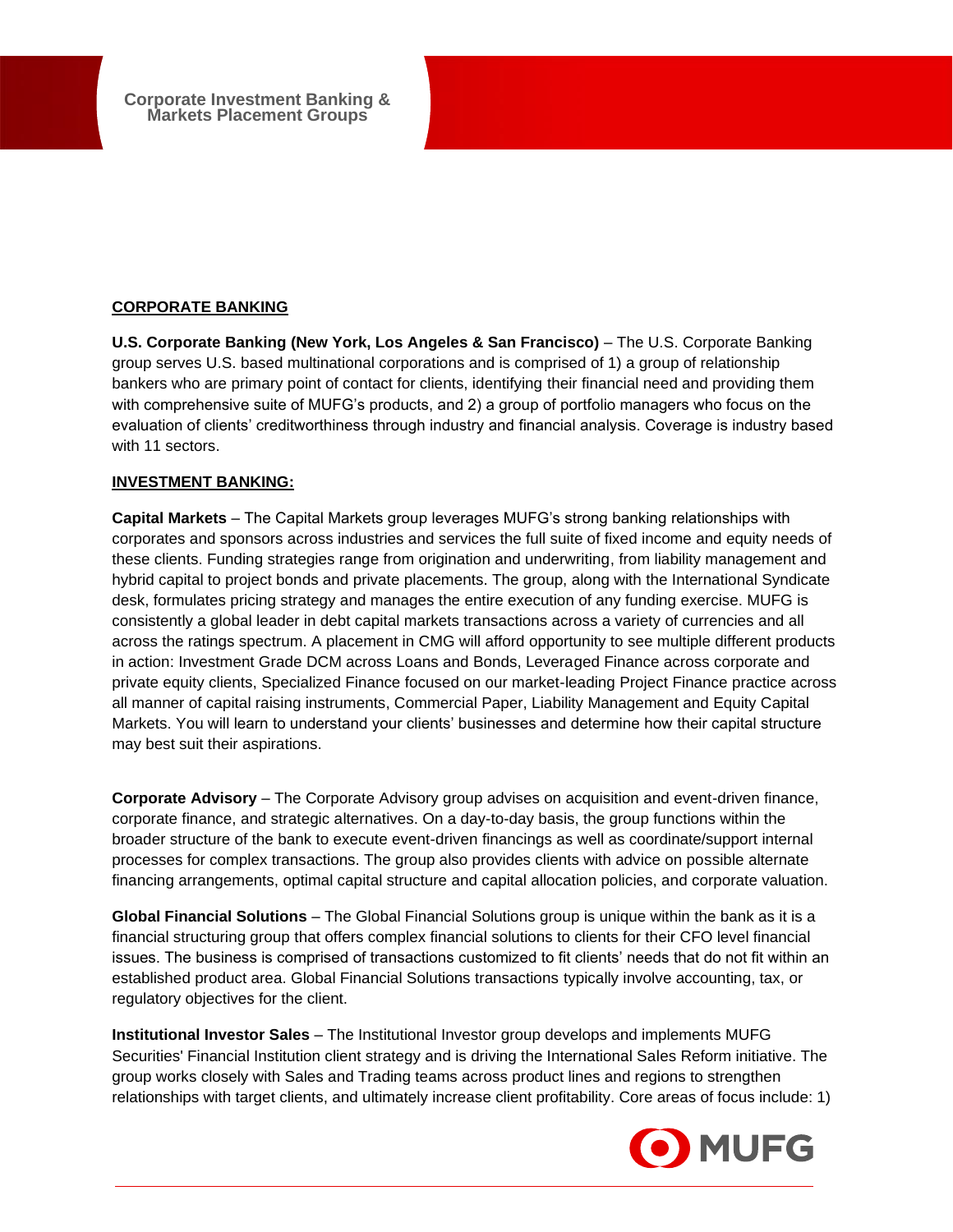ensuring that we have a robust client planning process, with coverage across all relevant product lines and regions; 2) driving Sales initiatives to enhance our offering for institutional investors; 3) sponsoring development of client infrastructure including enhancement of core Client Relationship Management and Client Value Management Information systems; 4) streamlining credit, legal documentation and other on boarding processes; and 5) leveraging our relationship with other MUFG group entities.

**Project Finance (New York & Los Angeles)** – The Project Finance group arranges non-recourse financing of project assets in a variety of industries, including power and renewable energy, oil and gas, metals and mining, and infrastructure, and with offices in New York and Los Angeles, takes leading roles in transactions across the Americas as a lender, underwriter, and a financial advisor. MUFG has been the #1 Mandated Lead Arranger (MLA) in the Americas Project Finance market since 2009 and was named the Global Project Finance Bank of the Year for 2018 and Global Bond House of the Year for 2017 by PFI.

**Securitized Products** – The Securitized Products group provides a variety of structured products and tailor made financing and hedging solutions across all major asset classes to MUFG Wholesale clients and investors. Securitized Products is a market leader in bank and asset backed commercial paper funded securitization facilities and is a leading arranger in the U.S. Securitized Products focuses on originating, structuring and either retaining for our portfolio or on the capital market side distributing and trading Asset-Backed Securities (ABS) and Collateralized Loan Obligation (CLO) transactions.

**Supply Chain Finance** – The Supply Chain Finance group provides a variety of tailor-made solutions and financings across the spectrum of clients' accounts receivables and payables. The group works closely with the banks' corporate banking clients with a focus on enhancing a client's working capital utilizing a variety of receivable monetization structures, account payable solutions, and traditional supply chain finance programs. Supply Chain Finance is relationship focused and transacts in the capacity of lead bank and arranger, co-purchaser, and participant in both domestic US and global programs.

**Transaction Banking (Los Angeles)** – Transaction Banking provides integrated solutions to clients with evolving requirements. MUFG supports customers' daily business growth by providing efficient solutions for needs such as working capital management and trade risk management through our cash management and trade solutions. The organization includes three distinct profitable businesses, Treasury Management, Trade Finance, and Global Trust Services. We serve clients across various segments, including U.S. Corporate Banking, Asian Corporate Banking, Commercial Banking, Private and Retail Banking. Transaction Banking is a core driver of deposit balances and generates sizable fee income for the bank, with more than 550 employees located across the Americas.

## **SALES & TRADING:**

**Credit Sales and Trading** – The Credit Trading & Sales team operates on a global platform with trading desks in New York, London, and Hong Kong. This international presence allows to service clients globally and seamlessly over each 24-hour trading day. MUFG has trading expertise which spans throughout major liquid corporate and bank sectors. Currently, the international securities business covers global investment grade, high yield, and emerging markets credit. The significant presence in electronic trading ensures consistent and timely execution of all client corporate bond trades. The team also works closely with the Capital Markets group to distribute primary products.

**Rates Sales & Trading** – The Rates team has extensive expertise in multi-currency trading, managing dynamic books in EUR, USD, GBP, JPY, and many peripheral currencies, and in a vast range of interest rate products including swaps, bonds, options, and repo. Clients range from institutional asset managers to leveraged funds, pension funds and central banks.

**U.S. Corporate Derivatives Sales & Foreign Exchange Sales (rotation)** – The U.S. Corporate Derivatives Sales group provides interest rate and long-term currency hedging for clients of U.S. Corporate and Investment Banking, and MUFG Canada. Primary products are interest rate swaps, cross-